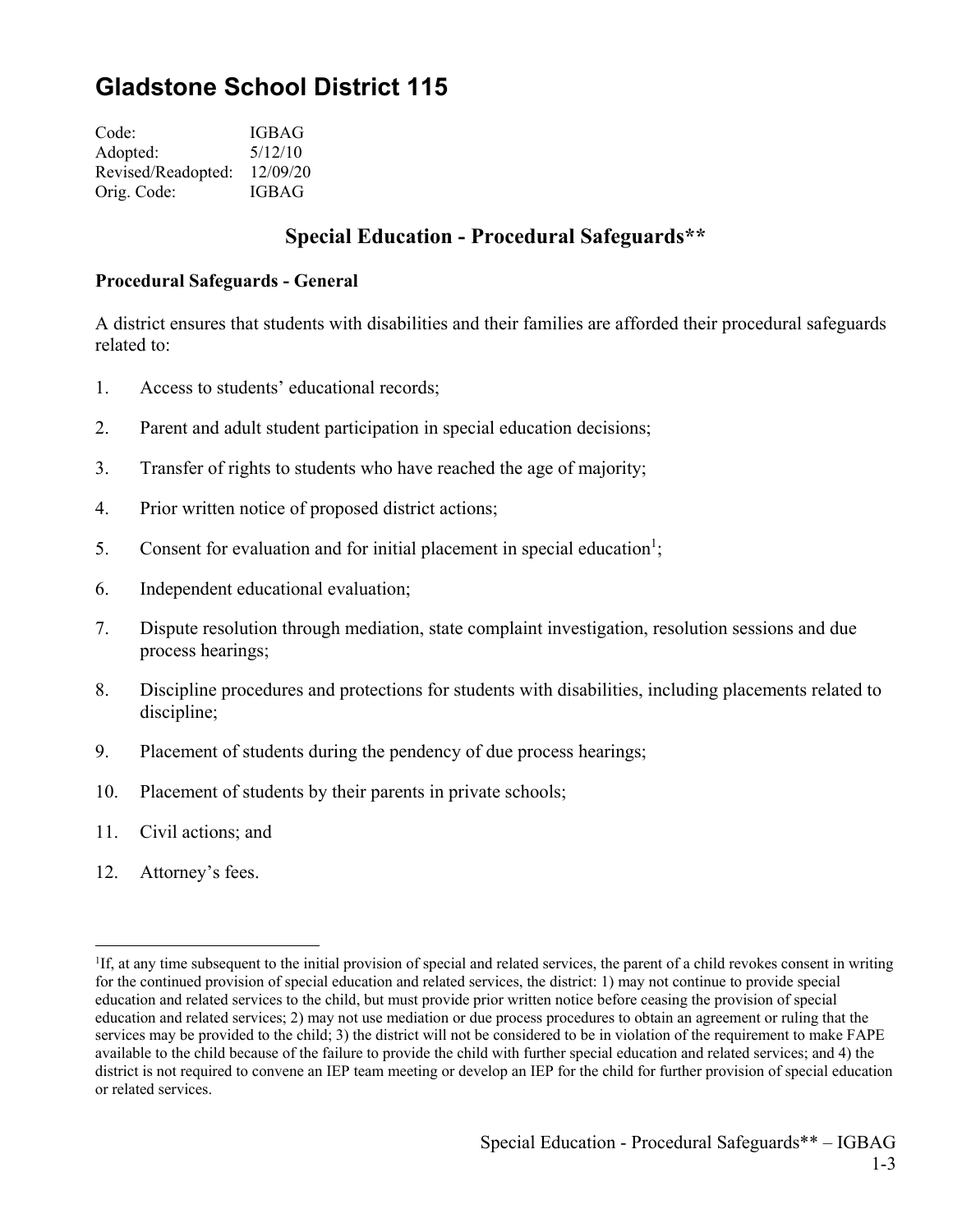### **Procedural Safeguards Notice**

- 1. The district provides to parents a copy of the Procedural Safeguards Notice, published by the Oregon Department of Education, at least once per year and upon initial referral or parent request for special education evaluation and upon any other parent request. The district also gives a copy to the student at least a year before the student's 18th birthday or upon learning that the student is considered emancipated.
- 2. The district provides the Procedural Safeguards Notice in the parent's native language or other mode of communication unless it is clearly not feasible to do so. If the native language or other mode of communication of the parent is not a written language, the district takes steps to ensure that the notice is translated orally or by other means understandable to the parent and that the parent understands the content of the notice. The district maintains written evidence that it meets these requirements.

## **Parent or Adult Student Meeting Participation**

- 1. The district provides parents or adult students an opportunity to participate in meetings with respect to the identification, evaluation, IEP and educational placement of the student, and the provision of a free appropriate public education to the student.
- 2. The district provides parents or adult students written notice of any meeting sufficiently in advance to ensure an opportunity to attend. The written notice:
	- a. States the purpose, time and place of the meeting and who is invited to attend;
	- b. Advises that parents or adult students may invite other individuals who they believe have knowledge or special expertise regarding the student;
	- c. Advises that the team may proceed with the meeting even if the parents are not in attendance;
	- d. Advises the parents or adult students who to contact before the meeting to provide information if they are unable to attend; and
	- e. Indicates if one of the meeting's purposes is to consider transition services or transition services needs. If so:
		- (1) Indicates that the student will be invited; and
		- (2) If considering transition services, identifies any agencies invited to send a representative (with parent or adult student consent).
- 3. The district takes steps to ensure that one or both parents of a child with a disability are present at each IEP or placement meeting or are afforded the opportunity to participate, including:
	- a. Notifying parents of the meeting early enough to ensure that they will have an opportunity to attend; and
	- b. Scheduling the meeting at a mutually agreed upon time and place.
- 4. If neither parent can attend, the district will use other methods to ensure participation, including, but not limited to, individual or conference phone calls or home visits.